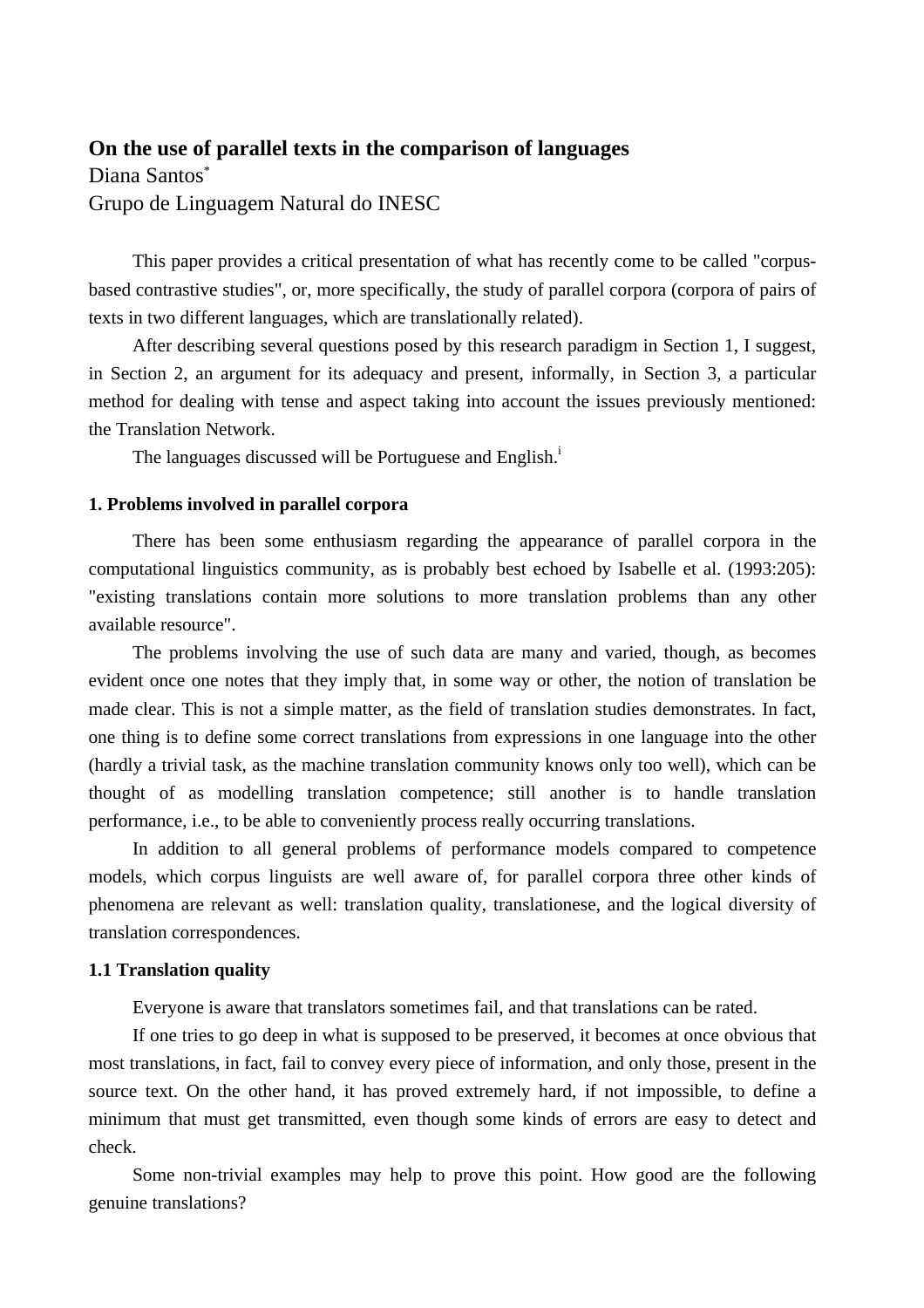*The animals from miles around came to drink from the little pools, and the wild sheep and the deer, the pumas and raccoons, and the mice--all came to drink.* 

*De quilómetros em volta, os animais vinham beber àquelas lagoas.* 

'From miles around, animals came to drink to those pools.'

*She looked up at Kino when he came back; she saw him examine her ankles, cut and scratched from the stones and brush,* 

*e olhou para Kino, que voltava e lhe via os tornozelos esfolados e feridos das pedras e das urzes.* 

'and she looked at Kino, who was coming back and could see her ankles...'

*the doctor said, and he saw Kino's eyes flick involuntarily to the floor near the side post of the brush house.* 

*disse o médico, ao mesmo tempo que seguia os olhos de Kino, irresistivelmente parados no chão ao pé do pilar da cabana.* 

'said the doctor, at the same time which he followed Kino's eys, irresistibly fixed at the ground near the post of the house'

*Era um longo hábito de frade o que vestia, quase até às sandálias que, na lama, se distinguiam pouco dos pés magros e ossudos.* 

*He wore a long friar's habit that reached almost to the muddy sandals on his thin, bony feet.* 

'It was a long habit of friar he had on, almost to the the sandals which, in the mud, were hard to distinguish from his thin and bony feet.'

*Aconchegou-se no manto, e subiu as escadas.* 

*He pulled the mantle closer about him and climbed the stairs.* 

'He made himself comfortable in his mantle, and climbed the stairs.'

*Quando elas o deixaram exaustas, levantou-se para espreitar.* 

*When they were exhausted and left, he got up to peep around.* 

'When they left him, exausted, he rose to have a look'

For instance, the first example is not necessarily a mistranslation. As pointed out by Lauri Carlson (p.c.), it is possible that "the Portuguese translator omits listing all the local animals coming to the waterhole because she estimates the effect of the list on her supposed audience would be opposite of its effect on readers of the original --- making the image more concrete and familiar for the former who have intimate acquaintance with the local fauna, but causing puzzlement or estrangement for foreign readers". In general, in all examples above it is difficult to point out some smaller translation correspondences, but none displays a blatant error, either.

One of the most complicating factors in the measurement of translation quality is the fact that translation is non-unique in a different way than any original utterance. I.e., in addition to matters of monolingual paraphrasibility, an important issue concerns the choice among different pieces of information contained in a source text, which will be taken up again in Section 1.3.

This is especially relevant when that information is conveyed by a grammatical marker, which generally acquires a set of related meanings by a process Dahl called "conventionalization of implicatures": "if some condition happens to be fulfilled frequently when a certain category is used, a stronger association may develop between the condition and the category in such a way that the condition comes to be understood as an integral part of the meaning of the category" (Dahl, 1985:11). I have given a first description of clusters of such meanings of Imperfeito in Santos (1994) and presented some analyses of their translation in Santos (1995b).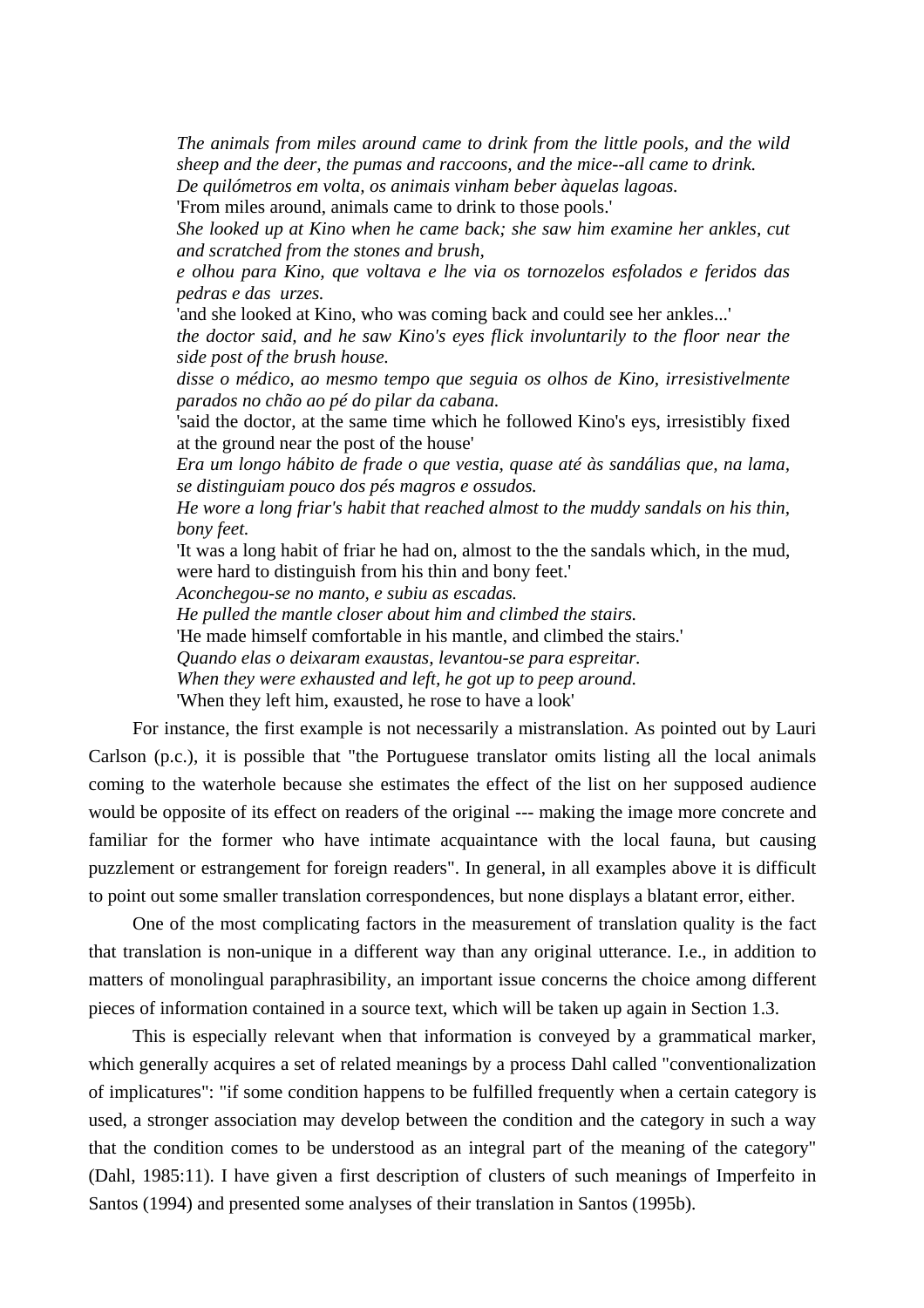I present here some other examples. When the English present perfect describes both an event and the information that its consequences are relevant, Portuguese must choose between the description of the event, or between the expression of the result state, as can be seen in the different actual choices for exactly similar sources. The first translation was provided in the published translation, the second one (between parentheses) I suggest as possible as well:

> *"This pearl has become my soul," --Esta pérola tornou-se a minha alma.*  'this pearl became my soul' (*--Esta pérola é a minha alma, agora* 'this pearl is my soul, now') *now that you have become a rich man --Agora, que és um homem rico.*  'Now, that you are a rich man' (*-- Agora que te tornaste um homem rico* 'now that you became a rich man')

With events, the Portuguese Pretrito perfeito composto (PPC) expresses both an interval until now and a repetition of an event an indefinite number of times. In English, one must supply both the interval and the repetition explicitly, which means that often some of the information gets lost, as is illustrated in the next example. Note, however, that, while the choice was obligatory in the previous case, here one could have rendered the two pieces of meaning in English, by using either an explicit adverbial or the present perfect progressive form.

*E eu disse [...] que tens trabalhado muito e até tens estudado com o Padre Manuel para que as palavras santas fiquem todas certas e nos seus lugares. And I said [...] that you've worked much and have even studied much with Padre Manuel so that the holy words would come out right and in their proper places.*  'And I said [...] that you've been working much and have even been studying much with Padre Manuel so that the holy words would all come out right and in their places.'

## **1.2 Translationese**

Translation, it is often noted, can be seen as a process or as a result. The 'translation as result' view is concerned with the properties that a given text has, precisely because it was produced by translating another one.

Now, there are three kinds of properties one may be interested in, namely, (i) properties of all translations, what have been called "universals of translation" (see Baker, 1993), (ii) properties of translations specific to a particular language pair (source-target), which I call translationese, and (iii) properties of particular translations, depending on the author and/or the translator.

Obviously, it is the second kind which is of interest for contrasting two languages, even though it may be advisable to keep the other kinds in mind, as well.

In Santos (1995a), I define translationese as "the influence of properties of the source language in a translated text in a target language". One can also describe this phenomenon as language interference brought about by translation. $\mathrm{ii}$ 

At closer inspection, this influence can result in: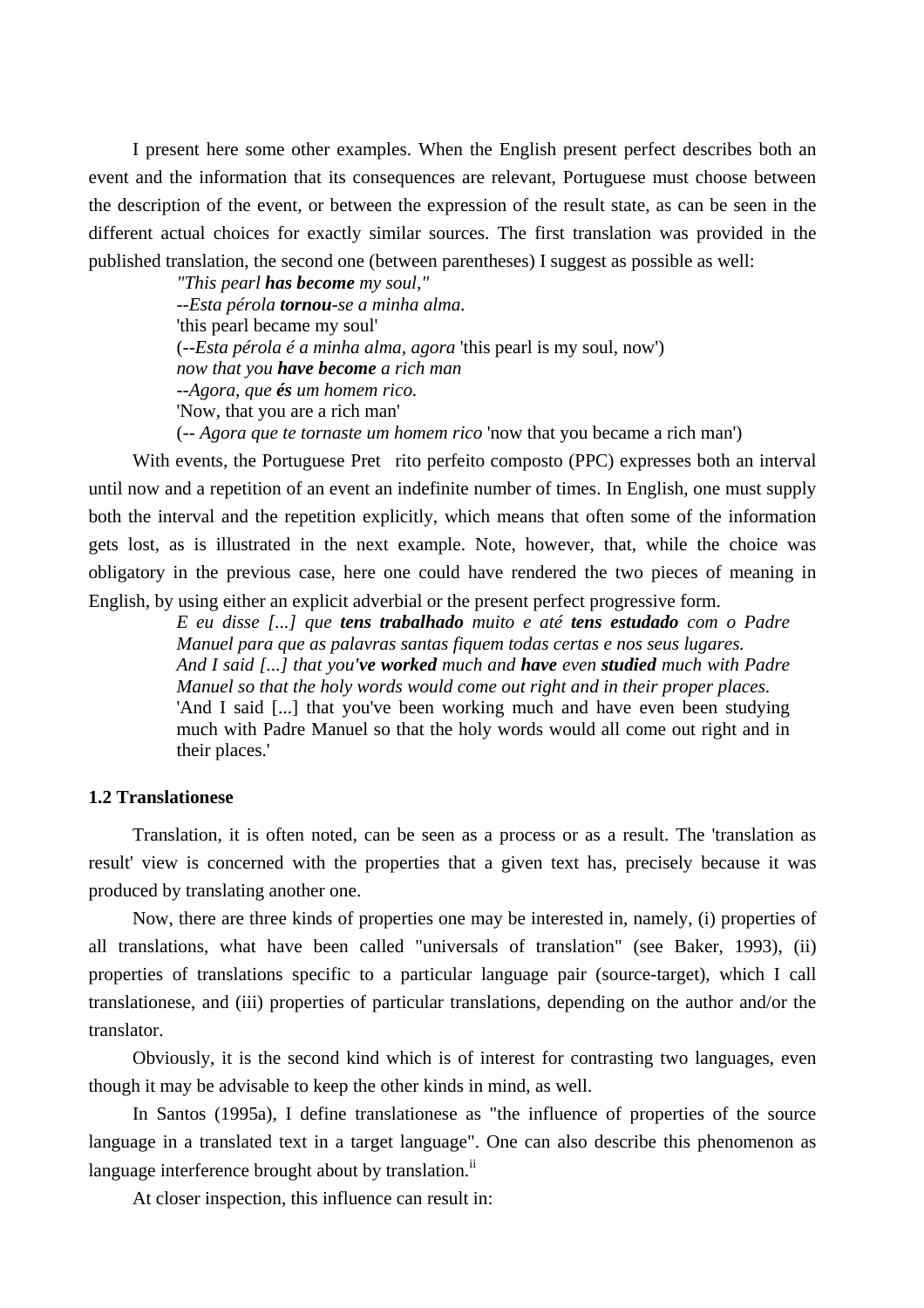- the presence of properties of the source language in the target language text

- the absence of properties of the target language absent in the source language text

- the presence of properties of the target language exaggerated by the influence of conscious contrastive knowledge on the part of the translator.

As for this last case, even though it may reflect a property of texts created by translation, I prefer the term "anti-translationese" to describe it. In any case, it shares with translationese proper the deviation from the target language norms, naturalness and/or prototypicality.

The term "translationese" was to my knowledge first used by Gellerstam (1986) to describe vocabulary differences between original Swedish text and Swedish translated from English. His study contrasted the two kinds of text in terms of frequency of lexical items, and, from his results, he tried to identify why such differences occurred at all. (Incidently, and without being aware of it then, I was also studying translationese in Portuguese when I compared the classifications of Imperfeito in original and translated text in Santos (1994).)

Gellerstam, however, concentrated on target language texts only. In Santos (1995a), I suggested to broaden the notion of translationese by analysing parallel corpora, and inspect and use as evidence the source text and the actual translation relations as well<sup>iii</sup>, integrated in a general program of identifying the differences and similarities of two languages.

I present here some obvious real examples of translationese:

*Apoiado à mesa, arrastou-se até à outra ponta, e daí, deixou-se cair até à enxerga.* 

*Leaning on the table, he dragged himself to the far side and from there let himself fall to the cot.* 

*Deixou-se ficar estendida, saboreando uma incomodidade que era exaurido repouso.* 

*She let herself remain stretched out, savoring a discomfort that was to her an exhausted repose.* 

*Long after Juan Tomás had gone Kino sat brooding on his sleeping mat. Muito tempo depois de João Tomás ter saído, ainda Kino estava sentado na esteira, meditando.*

# **1.3 The logical diversity of translation relations**

Inspecting a number of actual human translations, I was able to arrive at the following pretheoretical typology (the adjective "pre-theoretical" refers to the fact that no semantic description is provided underlying the particular analyses presented). The typology is intended to classify all translation pairs according to degrees of information preserving, or, rather, of semantic relationship between the two elements of the pair.

(Related typologies have been presented in the literature, regarding translation problems (Nida, 1959), linguistic properties (Keenan, 1978, Bar-On, 1993) and syntactic correspondence (Wollin, 1981), Platzack, 1983). None concerned, however, the logical relationship between the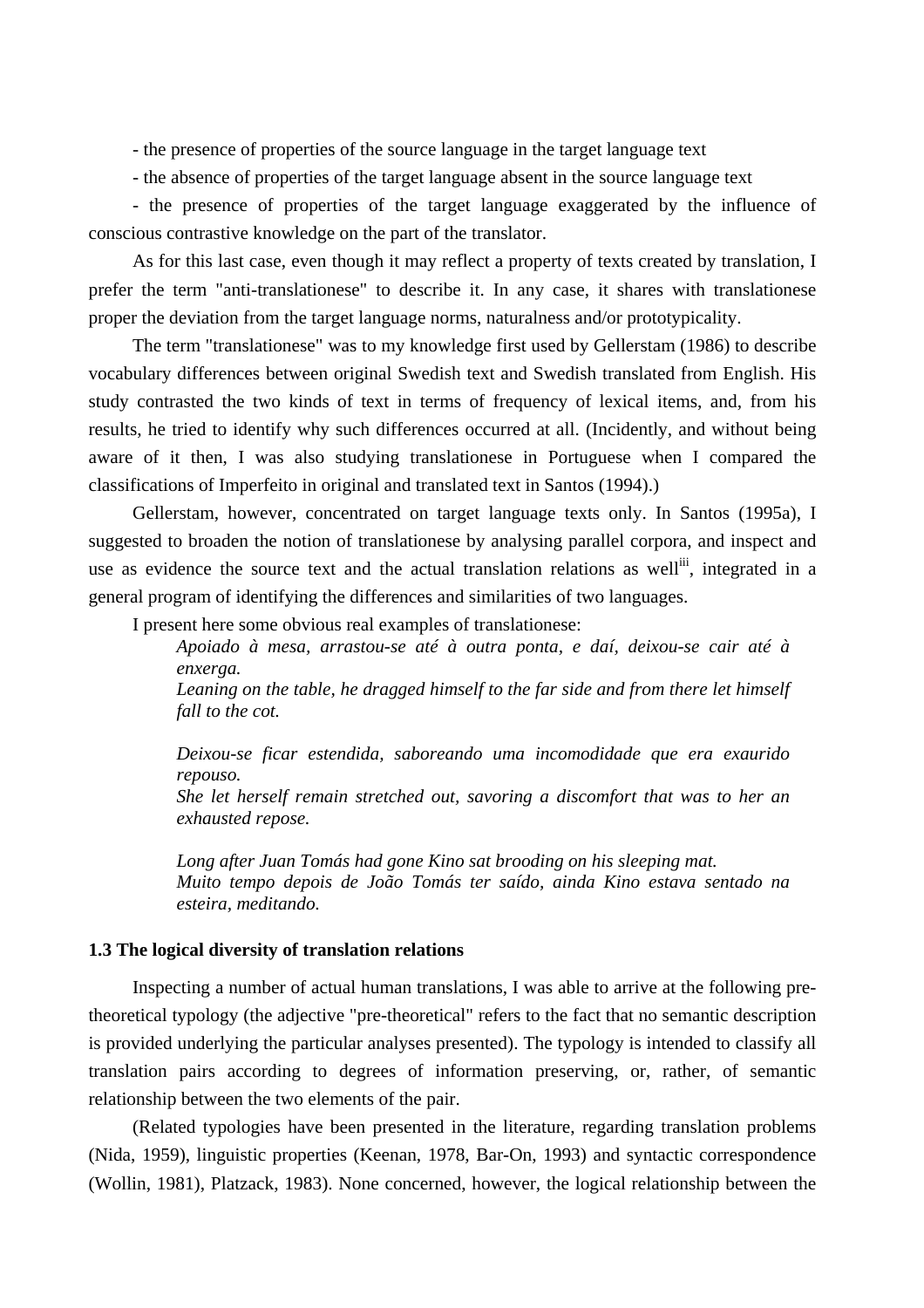two elements of the pair.)

**Case A: Preservation of information**. This category can actually be further subdivided into two different cases, though hard to distinguish in practice:

A1. Semantic equivalence. Through different linguistic means, the two elements of a translation pairs say "exactly the same thing", although in two different linguistic systems<sup>iv</sup>. These cases are harder to find than one might expect. A possible non-trivial case is

> *E se não dava com a sepultura? And if he couldn't find the grave?*

A2. Contextual equivalence. I.e., even though the meaning of the two sentences differs, in the particular context they are used, they happen to convey the same information. Consider<sup> $v$ </sup>

> *the stinging pain of the bite was going away a dor da picada diminuía*  'the pain was diminishing'

The English sentence describes a situation with a defined goal, namely the pain disappearance, and states that a process leading eventually to such a goal is in process. The Portuguese sentence, in turn, describes a gradual process occurring. That process may eventually lead to total disappearance, but that is not inherent to the meaning of the word *diminuir* ('diminish'). However, neither language in fact states that the pain went away. Both express only a gradual decrease. Thus, even though *diminuir* and *go away* are not equivalent semantically, they convey equivalent information in this particular context.

A more complex case is displayed in the following example, which involves, for its assessment, a context larger than the sentence:

> *He was quiet now Agora a criança acalmara* 'now the child had calmed down'.

Clearly, for one to be quiet one does not need to have calmed down the moment before, and so the two sentences do not convey the same meaning in isolation. But, given their place in the narrative structure (roughly, following a description of a situation when that baby had been screaming with pain), they can be considered contextually equivalent.

I should note that the more different two languages are the more difficult it is to state that the non-contextualized linguistic meanings of the two elements of a translation pair are the same. On the other hand, given that natural language always occurs in context, one might even question the interest of the A1 category in itself.

**Case B: Subsumption.** By supsumption I mean that the translation is less specific than the source. Logically, the source element of the pair entails the target one.

I subdivide this category into two cases.

B1. Proper subsumption. A standard example seems to be:

*where the pearl was buried onde a pérola estava guardada* 'where the pearl was kept'.

Omitting information generally not relevant for the target language seems, actually, to be a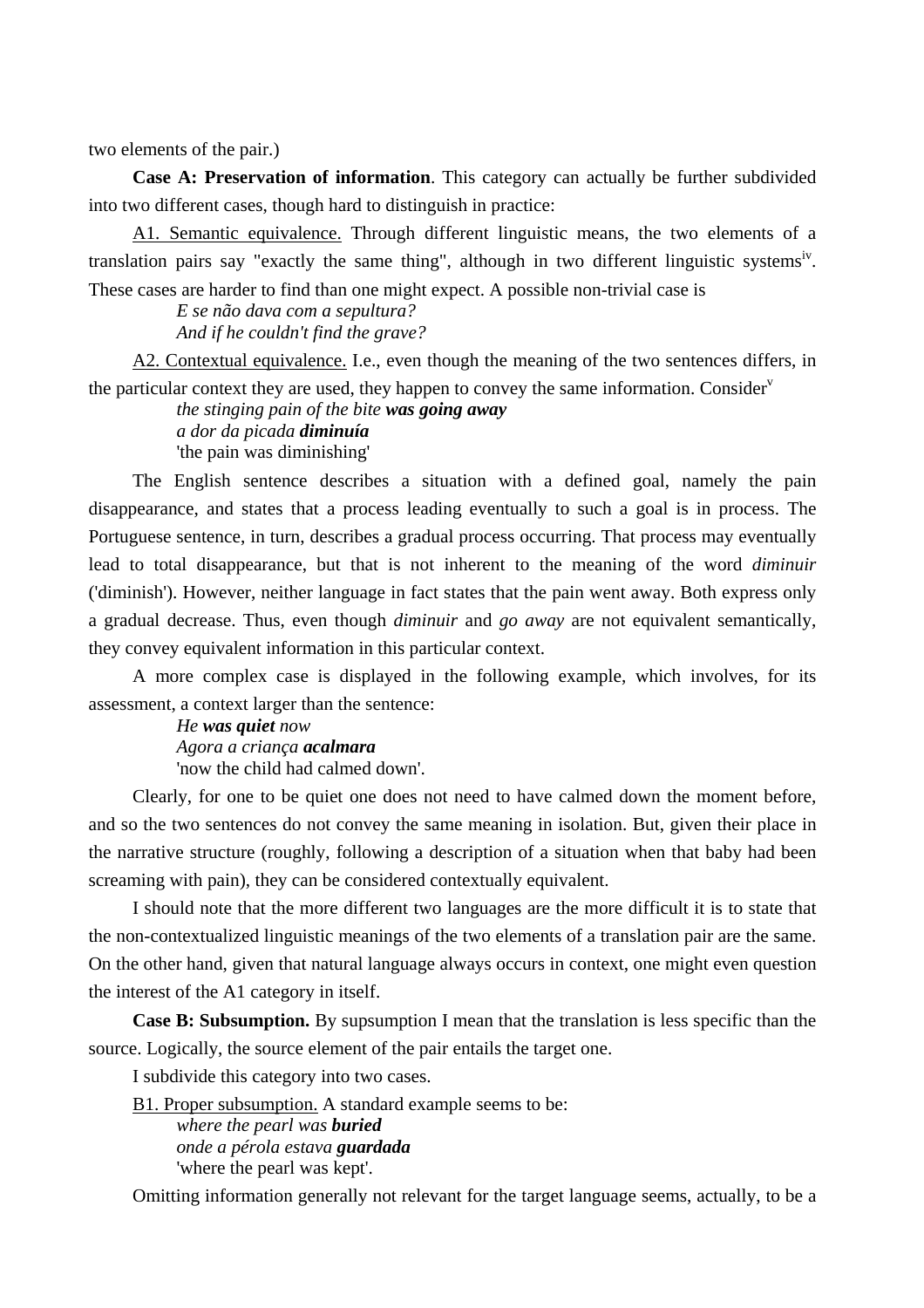very common situation: In this case, it is well known that manner of position is fairly secondary in Portuguese. This particular example, however, is additionally interesting because it raises the question of whether there would be the possibility of information preservation in Portuguese at all.

At first sight, the word *enterrar* (the standard translation of *bury*) would be the right choice, and thus the preference of the translator in using a less specific verb would illustrate a strong preference of the target language, going against exact translation in that particular translation pair.

However, Lauri Carlson (p.c.) has pointed to me that *bury* in English is also used with the figurative meaning "hide". If this is not the case with *enterrar* (which I believe it is true, i.e., *enterrar* is not standardly used to express "esconder debaixo de alguma coisa"), then we could have the English sentence using *bury* to convey "hide under something", while *enterrar* would mean the more specific "hide underground". So, there would not be a (lexical) term in Portuguese with the meaning of figurative *bury*, and the translator would have been obliged to use a subsumption strategy.

Now, more interesting still, one could in this case argue that actually the pearl was buried in the sense of "hidden underground", because that much is clear from the previous text, and so the translation *enterrar* would be exact anyway. Still, it could never be objectively decided whether the particular use of *bury* in the sentence in question was meant to convey that much. This, therefore, illustrates well the subtleties involved in translation choice.

B2. Partial translation. Partial translation occurs when the translation reflects a choice among different pieces of information. Although it can be logically described in the same way, i.e., the translation is implied by the source element, one feature of it strikes me as being sufficiently different to deserve separate recognition: Partial translation involves, essentially, choice among arbitrary collections of information encoded in a very same item, compactly.

Contrarily to the lexical case above, classified as proper subsumption, where one could (and would) talk about one genus term and differential features, in the cases of partial translation there does not seem to exist a hierarchy among the pieces of information conveyed. So, the choice among them is all the more arbitrary.

Another way to put the difference between the two kinds of subsumption is to note that there is a unique dominating node in the subsumption hierarchy in the proper case, but not so in the other one.

An example may help to explain what I have in mind. Let us note the progressive form: *it felt for the source of the death that was coming to it queria encontrar a causa da morte que o rondava* 

'it wanted to find the cause of the death that surrounded him'

In the English sentence, two reasons for the use of the English progressive can be invoked: the approach of a goal (the arrival of death), and the temporal co-occurrence of *feel* and *come*. The translation preserves the temporal co-occurrence connotation, but fails to convey the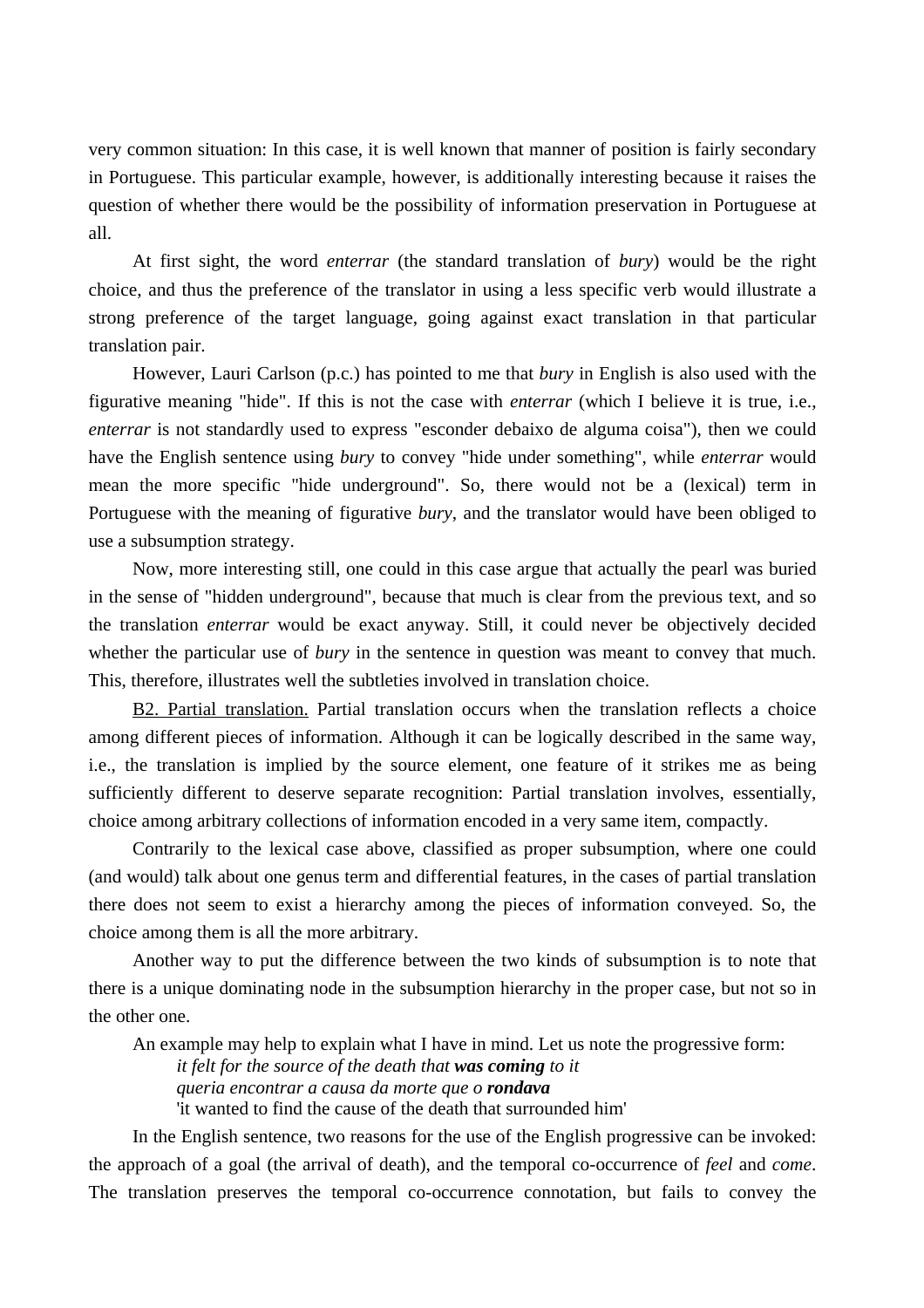approaching to the goal/end, since it chooses a manner of movement, *rondar* (typically with connotations of evil).

What is relevant to distinguish this case from proper subsumption, I claim, is that there is no general criterion to decide which feature is more basic than the other. Approach of a goal and co-temporality are simply not comparable.

**Case C: Information addition.** More information than the one present in the source language is displayed in the translation. Addition of information, actually a very common case, may be required by the target language or triggered by personal choice, and in general involves a combination of both.

In a pure logical formulation, one could describe this case as the translation entailing the source text. This formulation sounds misleading, though, because it is against the actual direction of translation (it seems to suggest that the source was derived from the translation). There is nevertheless a case in which this formulation is adequate: when the translator's understanding or interpretation of the source text corresponds to a more specific situation than that actually expressed by the original text; situation which is nevertheless conveyed by the target text. I will call this C1. Reconstruction. Examples are

*Haveis-me entendido, haveis gostado? Have you understood me and have you liked what you heard?*  'Did you understand, did you like?'

*Ficou olhando as chispinhas delicadas que a candeia fazia He sat watching the delicate sparks that the lamp gave out*  'He stayed looking at the delicate sparks...'

In the first example, *like* strongly expects a direct object, while in the second the manner of location, *sat*, seems to be the only natural way of expressing the sentence in English. (However, it should be noted that while the first addition seems to agree with the original meaning, in that it is a question asked after a speech, in the second text there is absolutely no information that could be said to support the position introduced by the translator.)

The other case I call C2. Free addition, which is not logically related in any way to the original. There is not much one can say about these additions except for considerations ranging from adequacy from a literary point of view to unjustifiable damage. The following examples illustrate: in the first pair, the translator added an explicit comparison, in the second, graduality.

*Kino hovered; he was helpless, he was in the way Kino ficou para ali, sem esperança, como um espantalho* 'Kino was there, without hope, like a scarecrow'

*Coyotito's screams turned to moans os gritos de Coyotito iam-se transformando em gemidos*  'Coyotito's screams gradually turned into moans'

 One might consider this last example as reconstruction, since it adds manner exactly in the same way as the last example of C1. However, the target language in this case does not require manner specification in order to sound natural, and, therefore, the reconstruction was "free". I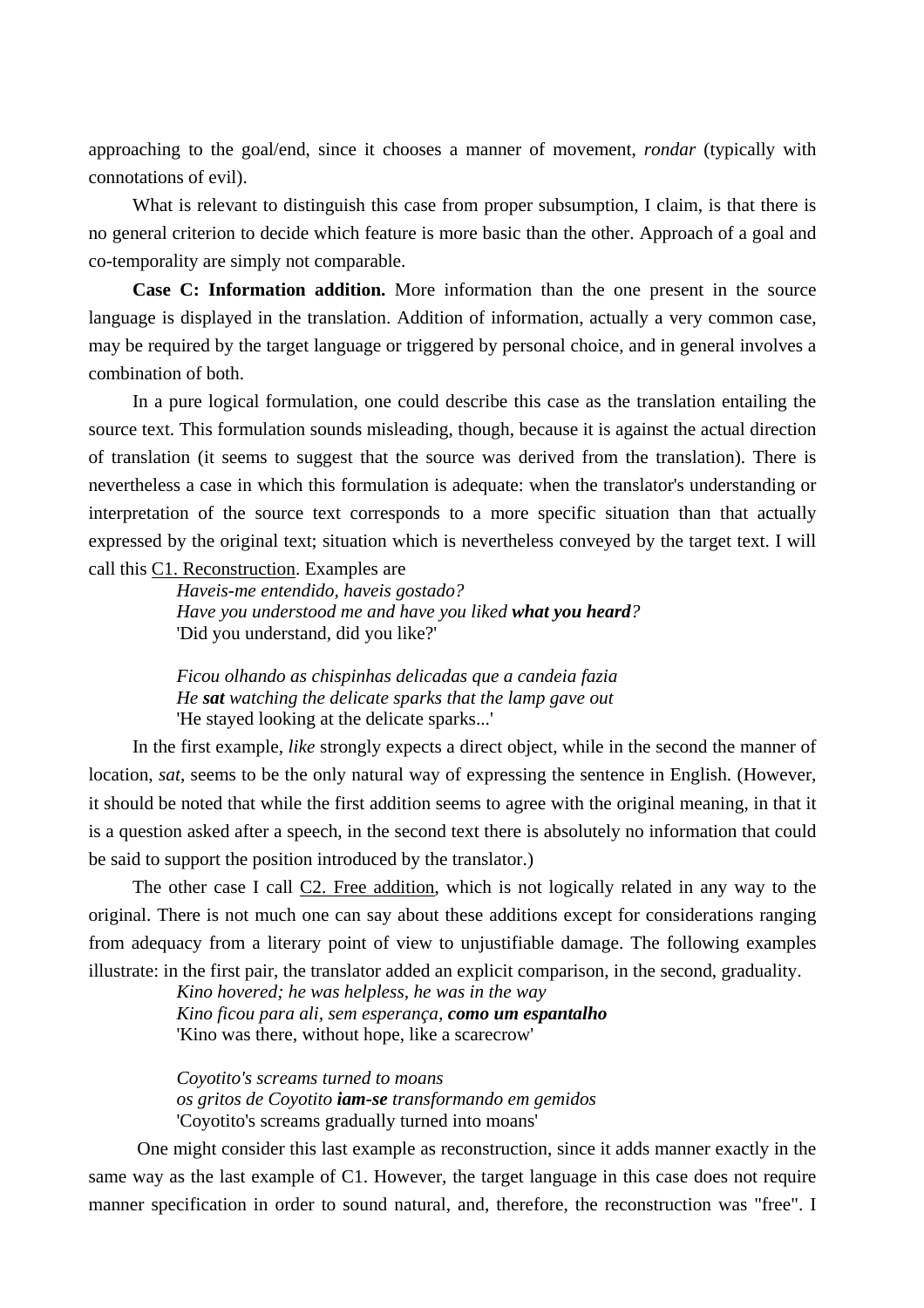believe, therefore, that a fine classification of translation pairs should also take into account the two language systems involved.

In fact, one specially interesting case of information addition concerns translation pairs where the source element is vague regarding a given piece of information which the target language is forced to specify (such cases have been described in Nida (1959), Keenan (1978), and, since Kameyama et al. (1991), are commonly called "translation mismatches"). Naturally, the target language is forced to add information that is not present in the source language; however, this addition may entail a significant loss as well, whenever the other choice(s) were also conveyed by the source text), i.e., when the source language description was more encompassing. Clear cases in the English-Portuguese pair concern temporal reference:

> *He was trapped as his people were always trapped Estava peado, como todos os da sua raça sempre tinham estado*  'He was trapped as his people had always been'

Portuguese has to choose either remote or co-occurrent time specification, since there is no way to convey, with a single verb-tense combination, both past and simultaneous validity as in English.

An analogous situation can be found in this example

*Perhaps he alone did this and perhaps all of his people did it. Talvez ninguém mais fizesse aquilo e talvez todos os seus o <i>tivessem feito*. 'Maybe nobody else did that and maybe all of his had done it'

In general, translation problems related to vagueness are pervasive. Other such cases between English and Portuguese involve grammatical gender for human nouns, and decision between inception or continuous state:

> *But Kino was in motion. Mas Kino começou a mexer-se*  'But Kino started to move'

In this case, the Portuguese translator had to choose between an inceptive or a stative description, while one can say that English is not specific about it.

**Case D: Translation through intermediary representation.** Another theoretical possiblity, suggested to me by Lauri Carlson (p.c.), is the case where both elements of the pair are related to a third one, intermediary, as it is, which originates from the understanding of the translator, and which may entail (or be entailed by) both elements, which do not therefore stand in a direct relationship between each other. Suggested examples are represented with the intermediary situation in intermediate position:

He lived on charity  $\rightarrow$  HE WAS POOR  $\rightarrow$  il n'avait pas un sou

The man was hanged -> HE WAS EXECUTED -> l'homme a été guillotiné

In both cases, two different specific instances are related to the same general information, so one could talk about moving to a sister node instead of going up in an information hierarchy (subsumption) or down (adding information).

A very common case is the translation of causes by results and vice versa (the intermediate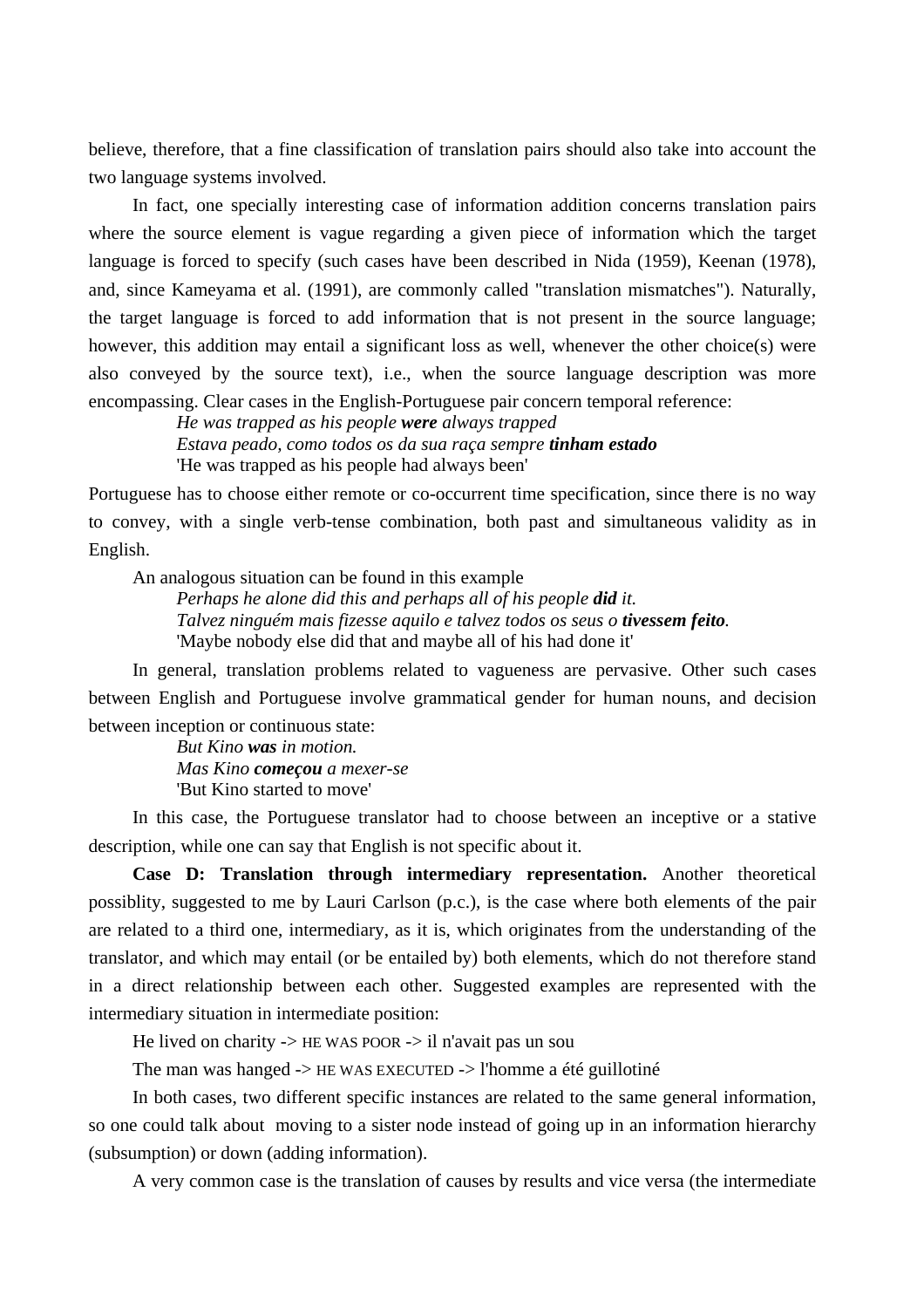representation, not expressed in either language, would contain both the cause and the result). Examples are

> *-- Quere-as? -- e as flores já se alteavam nas mãos do outro. --"Do you want them?"--and he placed the flowers in the other man's hands.*  '"Do you want them?" And the flowers already rose in the other's hands'

*and the pearl, knocked from his hand, lay winking behind a little stone in the pathway. It glinted in the soft moonlight.* 

*Mas a pérola, que lhe saltara da mão, rolara na terra para trás de uma pedra do caminho e cintilava sob a pálida lua.* 

'But the pearl, who had jumped from him from the hand, had rolled into behind of a path stone and twinkled under the pale moon.'

This paves the way to the next (and final) case, that of translation mistakes. Because the understanding of the translator may be hindered, the intermediary situation may not be logically related to the source one, and thus semantically unrelated translations may occur.

**Case E: Translation failure.** Translation failure, defined here as the case of no semantic relationship between the source and the translation, is not a random process. In fact, one can attribute it mainly to two different reasons:

E1. Misrepresentation. As mentioned above, misrepresentation of the situation described in the source text, for lack of knowledge of the language, or of the situation it is depicting (a cultural problem), can result in wrong translation.

E2. Interference. Interference because of (misleading) similarities between formal systems of the two languages. The problem of false friends in the lexicon is well known, but I could observe the same problem involving grammatical markers fairly frequently, as well.

It is interesting to note, actually, that the existence of E2 cases provides evidence for the claim that human translators may often be structure driven, and not only interpretation driven; on the other hand, cases D and E1 can only be explained through (often rather elaborate) reasoning from the part of the translator.

As hinted above during my discussion of translation quality, translation failure is a difficult notion. How far, and how much must one disagree not to consider a given pair neither addition of information, partial interpretation, nor parallel (in the sense of sister node) rendering, but rather translation failure *tout court*? In general, it is perhaps better to speak of relative translation failure.

# **2. The argument for the use of parallel corpora in language contrastvi**

Considering what has been said in the previous sections, the proposal of quasi automatically eliciting semantic data from large parallel corpora does not look especially bright. In fact, two major difficulties arise:

1. When (if ever) can one take the texts in the two languages to express the same meaning? (Irrespective of which definition of meaning one is working with.)

Section 1.3 suggested a fivefold classification which is illustrative of the problems of an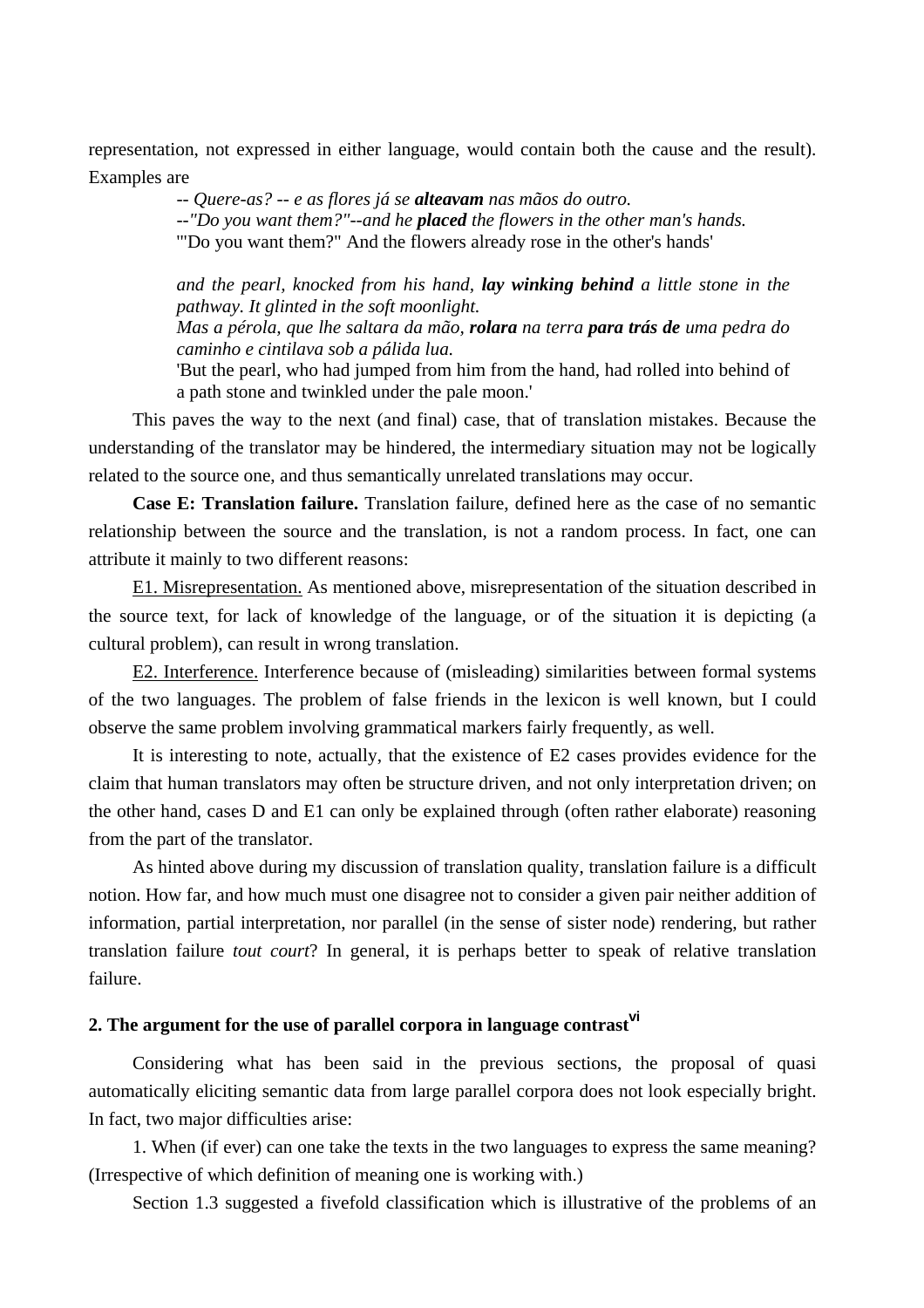"equivalence of meaning" assumption. One must be aware of the several semantic relationships actually occurring in translation pairs if one wants to use translations as data.

2. When (if ever) can one take the target language text to be an adequate sample of the target language (in the way it conveys meanings, for example)?

Here, again, there is no simple answer. As discussed in Section 1.2, a translated text is surely not a typical target language text, given that it was conceived in the source language system, with different expressive means, different discourse strategies, different cultural backgrounds, and a different stock of lexical items. (Actually, Baker (1993) has even proposed the study of translations as a text type in their own right.) One must also study original target language texts, as is proposed as a bilingual corpus principle in Johansson & Hofland (1993).

These two questions do no more than re-state one dialectics involved in the process of translation, namely, the desire to follow two principles, which are often incompatible: being faithful to the original (often called exactness or adequacy) and being faithful to the target language (also standardly referred to as naturalness).

One should thus address the fundamental question of whether contrastive studies should rely on real translations at all, given the problems highlighted above.

Now, on the one hand, according to van Buren (1990:85), "it is logically impossible to engage in contrastive analysis without postulating common categories of one sort or another since, more generally, it is logically impossible to compare any two entities without using the same frame of reference".

On the other hand, there is no guarantee that underlying semantic categories in any two languages cover the same range, nor is it necessary that they are involved in the same situations. I will present some examples presently that show that this is not the case.

Therefore, it seems that these two claims cannot be held simultaneously: rather, one seems to be forced either to abandon the requirement that each language be described in terms of its own categories, or to give up the hope of comparing two languages before a "languageindependent language" be found that can be used as means of comparison.

There is, fortunately, one way out: that of measuring one language via the other language's categories. This is, in fact, what people have always (implicitly) done, often using English as the measuring rod (as I noted in Santos, 1992).

It is, moreover, what translation in practice does: it expresses the categories of one language through those of another (the target language).

The recognition of this fact thus solves our problem in a surprising manner: The use of real translations turns out to be in fact the best unbiased way (if not the only one) to get objective data for the contrast or comparison of two languages, provided, of course, that we are aware of the relativity of each language's concepts, and of the distortions possibly brought about by looking at one language with spectacles from another.

This view allows one, furthermore, to look at translation phenomena in a different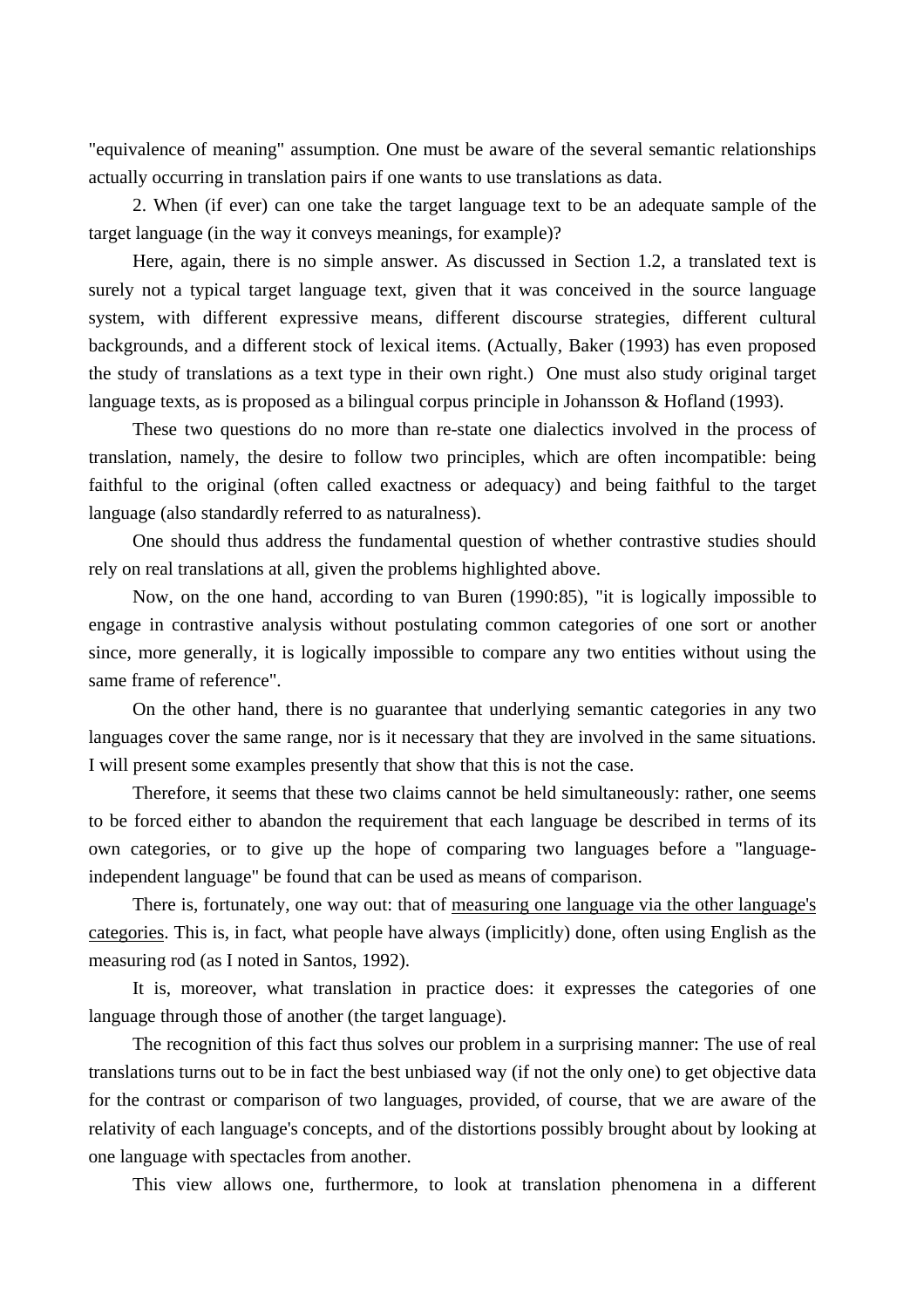perspective: Instead of viewing real translations as deviating from the ideal of "equal content in each side of the translation pair", now it is obvious and predictable that two translationally related entities do not necessarily mean the same.

An interesting case is when two items in a translation pair are instances of different categories of different languages, and meanings which are secondary or derived implications in one language are instead expressed through the core of the translated category in the other language.

For example, English marks "in progress" and encodes lexically the feature "has an inherent end". On the other hand, Portuguese has a category "temporary state". Now, it is natural (and actually frequent) that something marked as being in progress in English is translated into Portuguese by something temporary. After all, something which has an inherent end and is in progress is bound to finish. However, a Portuguese temporary state is not necessarily something which is in progress and ends.

Another example: Portuguese marks "according to plan", while English encodes present relevance grammatically. Often, the occurrence of what is according to plan is relevant to the present, and thus these grammatical features are translationally related.

This view of considering the process and result of translation as the way to do contrastive studies suggests precise guidelines for language comparison:

1. The analysis of each language must be done following the categories suggested by the language itself. Therefore, a different metalanguage should be used (which is trivially simple if one uses a natural metalanguage).

2. Languages should be contrasted without resorting to a third metalanguage ("interlingua", independent knowledge representation language, or the like), but rather by using each other's metalanguage.

3. The contrast must always be directional and performed in both directions, i.e., L1 must be seen through L2, and L2 through L1.

4. Objective data for this contrast should be furnished by the analysis of translations in the two directions. This analysis must be fine-grained, though, because the considerations discussed above and summarized here concerning translations as data must be kept in mind:

a) translation is not unique:

- there is choice among the several features expressed by the source utterance

- there is information which is conveyed unintentionally (it is not functionally relevant)

- there will be arbitrary choices taken in translation, which are neither representative of the source nor of the target language

b) translation is not perfect:

- the translator may have a deficient knowledge of the source language

- the translator may have insuficient knowledge of the subject matter, culture or simply of the kind of situation depicted in the source text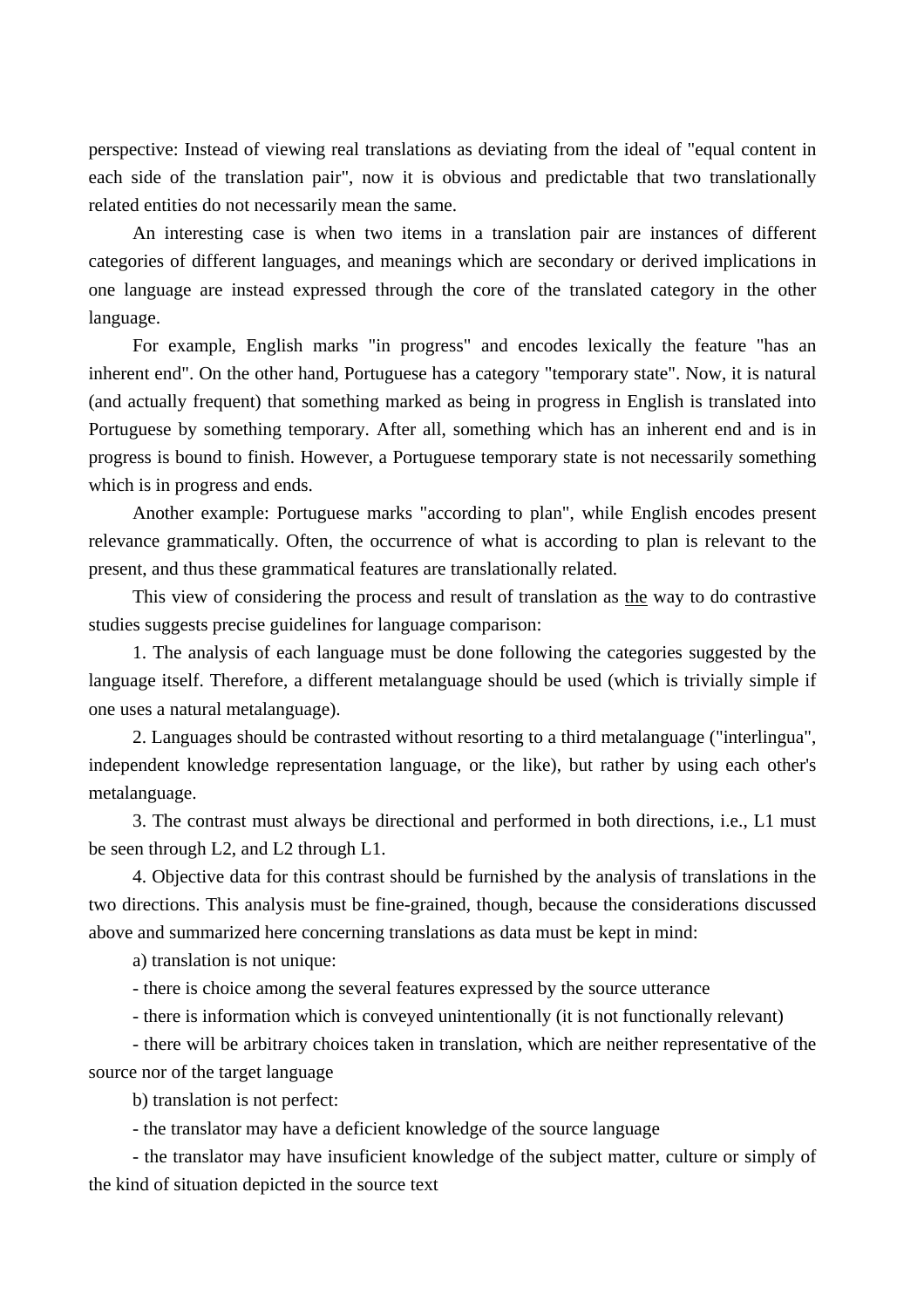- s/he may be influenced by formal similarity (interference)

- random phenomena may occur (such as typos or omissions in the texts)

c) the language of a translation is not a good representative of the target language: it will tend to select the categories which it shares with the source language (or at least uses to render them) and will have less emphasis on its own categories which are not shared by the source language (or, at most, are not useful in translation).

d) there will be cases in which the lack of parallelism is so huge that one cannot compare (formal) categories (for example, different sentence structure or radically different lexical items may prevent meaningful comparison of tenses).

## **3. Comparing the English and Portuguese tense and aspect systems**

Considering the more restricted task of comparing the tense and aspect systems of the two languages, I suggest here a model that takes into consideration most issues described above, the Translation Network, consisting of two aspectual networks (one for each language) joined by a set of directional links.

For lack of space, I will not be able to describe an aspectual network in any detail. The reader is referred to Moens (1987) for the original proposal, and to Santos (1993) for some changes to it. To understand what follows it suffices to know that it is a model of aspect, which postulates categories (depicted as nodes) which can be expressed lexically, gramatically or even contextually. Aspectual operators are modelled as specifying input and output categories, and are depicted by labelled arcs in the network. Unlabelled arcs are meant to indicate that an aspect change may be induced by the context without an overt indication of it.

A translation network is meant as a device which allows a fine-grained description of actual translation pairs, in addition to being a model of the differences between the two systems. The complexity of the links accounts for the complexity of the language comparison/contrast, while the comparison of the particular paths in particular translation pairs provides a model of the complex processes involved in translation.

A translation network is, basically, a set of unlabelled directed arcs, which bridge the two (sets of) monolingual categories. These arcs, which I call "translational arcs", correspond to the linking of two different language systems. Some properties of this device are worth noting at once:

1. A translation network is, by definition, directional. Even though such a requirement follows from my previous discussion on translation, I would like to stress this point once more.

2. Secondly, the source nodes and the target nodes do not usually have the same names. Rather, it is often the case that they do not, since it is known that most categories (and thus node names) do not have a perfect correspondence in the target language.

It is a very satisfying property of this model, in my opinion, that it uses no common metalanguage. It allows for different semantic concepts and different semantic primitives in each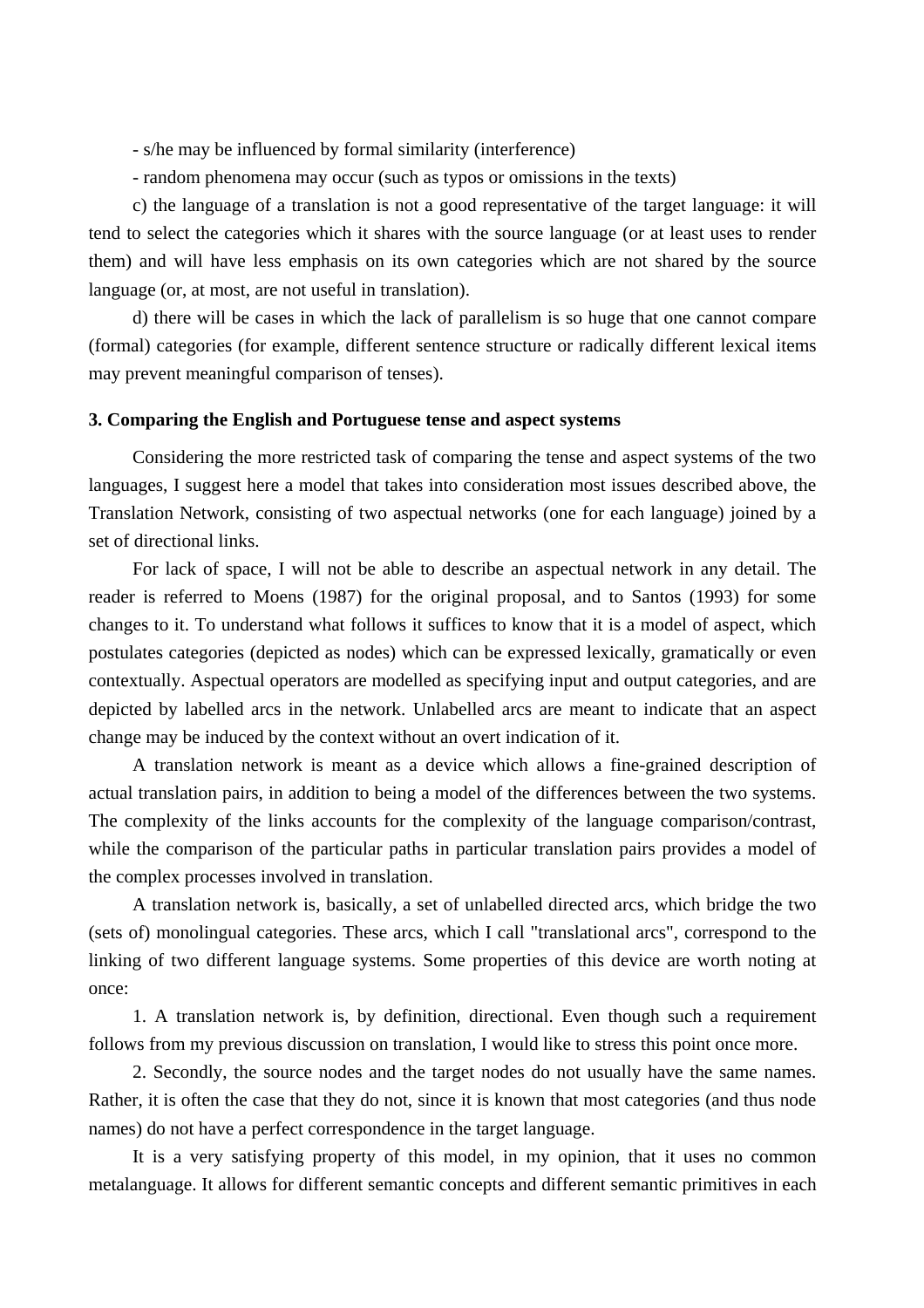language, as well as different semantic operations. This is, as argued in Santos (1992), important also from a practical point of view: a) Grammar developers for each individual language would certainly benefit from using a metalanguage closer to their intuitions. b) The increasing use of on-line dictionaries, thesauri, and corpora to semi-automatize language processing implies that the metalanguage used has to be somehow related to the original natural language. c) It will not conceal dissimilarities between "similar" constructions in different languages.

3. A third property of the translation network is that it can be read as a static description of the relationship between the two language systems, or be used for the description of a particular translation pair. Considering this latter use, actual translations are represented by one (or *n*) path in the source network, one (or *m*) path in the target network, and one (or *n*x*m*) set of pairings among nodes of the two paths. This set of pairings is intended to model a possibly parallel compositional derivation. Pairings occur when there are nodes linked in the two networks by translational arcs, occurring in a compatible sequence. Only one pairing is required (at the sentential level) for two sentences to be translations of each other, however. (These pairings can play a role in the evaluation and classification of translation pairs, as should be obvious.)

In individual translation pairs, translational arcs may obviously perform a level shift. For example, they may replace a whole complex expression by a lexical item, or vice versa.

4. There is only one feature of the translation network I propose which does not necessarily follow from the setup described, i.e., from the directional coupling of two aspectual networks. This feature is the allowance of unlabelled transitions in the source language, as "coercion brought about by translation". I use it, for example, to model cases involving vagueness: a vague sentence in the source language is translated (and interpreted) as belonging to a more specific category of that very same language, which is then standardly translated into the "corresponding" category of the target language.

This constitutes an interesting property, namely, that the coupling of two aspectual networks may produce some changes / additions to the source network. Actually, it implies a subtle perspective difference regarding translationese, which, contrarily to the way it is generally conceived, is not modelled in the translation network by influence of the source language over the target language, but the other way around. Namely, a different interpretation of the source language text brought about by translation is posited (in other words, interpretation through target language eyes). Now, this may still result in special properties of the target text, but their explanation may prove to be more adequate this way -- at least when natives of the target language perform the translation.

5. Finally, the translation network accounts neatly for the non-uniqueness of translation: given a particular sentence in one language there are often many different ways to render it in the other, neither of which can be claimed to be better on objective grounds. In the network, this is modelled in two different ways: (a) by the possibility of several different target paths sharing the same number of translational arcs, albeit different; and (b) by the possibility of choosing, among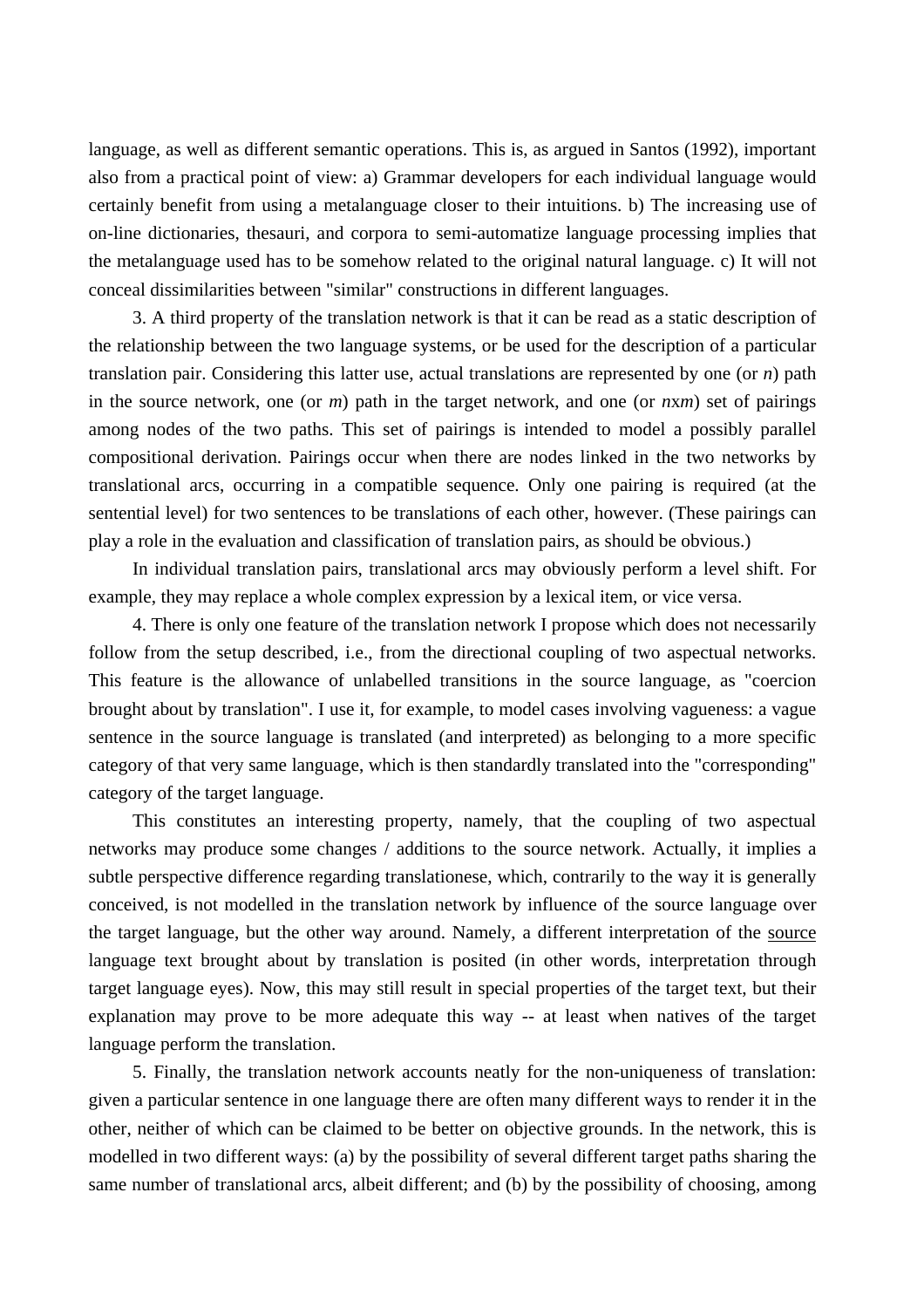several possible source paths for the same sentence, a particular one to translate.

Two specific questions concerning this model must still be addressed:

First of all, if one wants to measure the quality of a given translation pair, one should add a different parameter, namely, a measure of translationese, to what is provided by the translation network. In fact, a given translation may succeed in conveying every transition of the original, but at the cost of being extremely awkward as a target language sentence. One should thus rate that translation as poor. Two separate measures are thus necessary to evaluate a given translation, one based on the translation network concerning closeness to the original meaning, the other reflecting typicality in the target language system. These two measures should, moreover, be kept distinct, not only because it is unclear how to combine them but also because they could be used for different purposes. For example, by generalizing over cases of marked translationese one could be able to pinpoint actual language differences not as yet noticed, as well as classify translation problems for translation teaching.

Then, the hardest problem involved in the formalization of the translation network is the status of the translational arcs (a question which will then have import on the evaluation and description of the translations). The problem is that there is no sound evidence for the translational arcs, except perhaps translation practice. But, as noted by Neubert, *it is an illusion to think that practical results alone will decide what is communicatively equivalent or not*  (Neubert, 1986:35). In fact, it is natural to believe that not all translational arcs are equal either. Some of them entail more loss or addition of information than others. Yet one other factor must then be introduced in the evaluation of a translation, weighting translational arcs: the semantic relationship among nodes in the two different language systems.

## **4. Conclusion**

I claimed in this paper that parallel corpora are more useful than damaging to contrastive analysis. Their exploration must, however, be done with care, since they provide us with data whose rationale can be manifold, ranging from systematic language differences, systematic language influence, to non-systematic individual interpretations and individual stylistic options. Even if it is possible to separate and concentrate only on systematic phenomena, one must still have some model of each language system to be able to draw conclusions about their interrelationship, given that one cannot assume that translationally related categories mean the same. Here, I suggested a fairly sophisticated model to rigorously state contrastive observations in the tense and aspect domain. That it is feasible to deal with large quantities of data using such a model is something I must demonstrate later.

## **References**

Baker, Mona. 1993. "Corpus Linguistics and Translation Studies: Implications and Applications", in M. Baker, G. Francis & E. Tognini-Bonelli (eds.), *Text and technology. In honour of John Sinclair*, Benjamins, 1993, 233-250.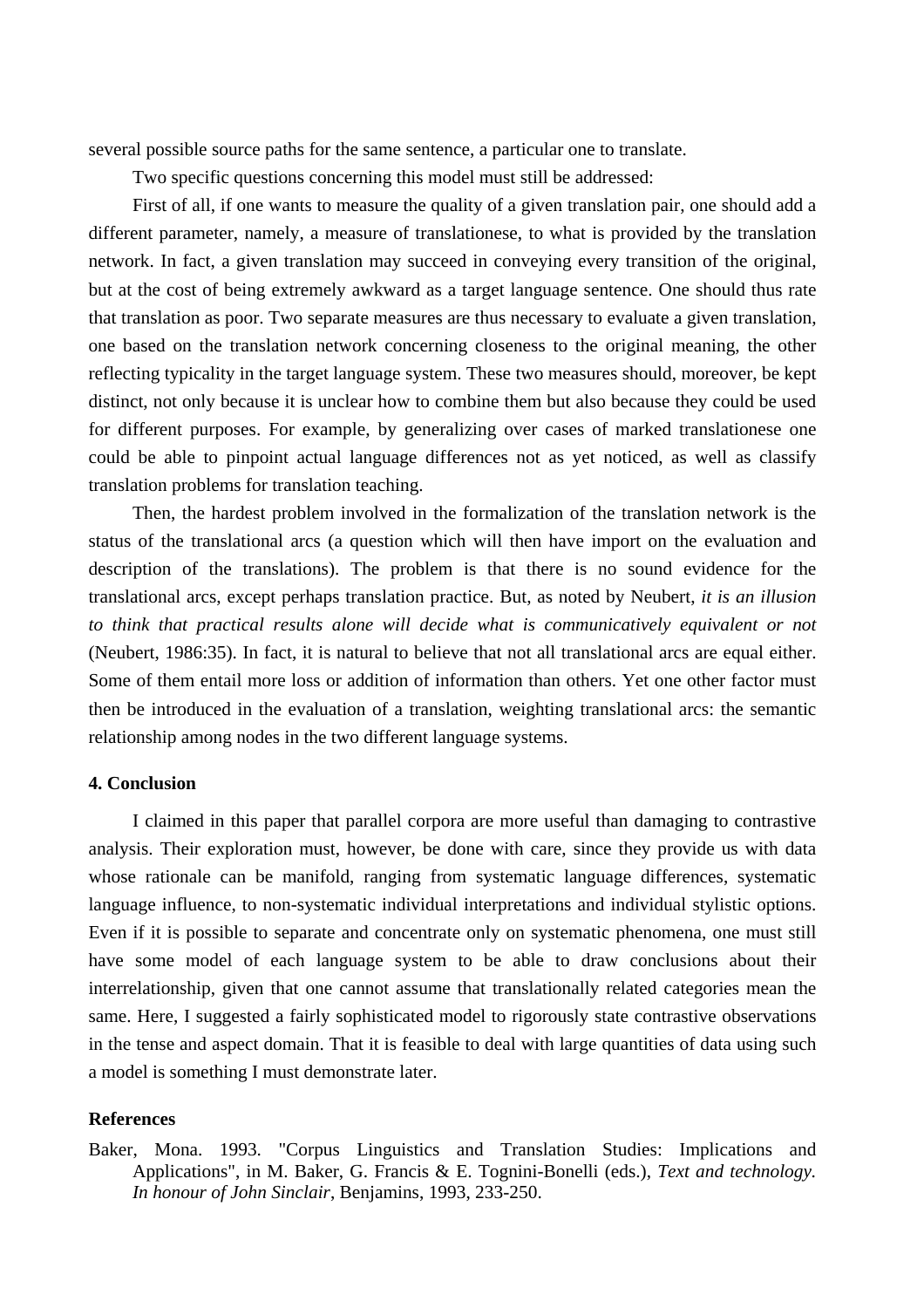- Bar-On, Dorit. 1993. "Indeterminacy of Translation: Theory and Practice'', *Philosophy and Phenomenological Research*, Vol. LIII, No. 4, December 1993, 781-810.
- van Buren, 1990. "Contrastive analysis", in Fisiak, Jasek (ed.), *Further insights into contrastive linguistics,* John Benjamins, 1990, 83-117.
- Dahl, Östen. 1985. *Tense and Aspect Systems,* Basil Blackwell, 1985.
- Gellerstam, Martin. 1986. "Translationese in Swedish novels translated from English", in Lars Wollin & Hans Lindquist (eds.), *Translation Studies in Scandinavia*, CWK Gleerup, Lund, 1986, 88-95.
- Isabelle, Pierre, Marc Dymetman, George Foster, Jean-Marc Jutras, Elliot Macklovitch, Fran ois Perrault, Xiaobo Ren & Michel Simard. 1993. "Translation Analysis and Translation Automation", *Proceedings of the Fifth International Conference on Theoretical and Methodological Issues in Machine Translation, TMI'93* (Kyoto, July 14-16, 1993), 201-17.
- Johansson, Stig & Knut Hofland. 1993. "Towards an English-Norwegian parallel corpus", in U. Fries, G. Tottie & P. Schneider, *Creating and using English Language corpora*, Rodopi, Amsterdam, 1993, 25-37.
- Kameyama, Megumi, Ryo Ochitani & Stanley Peters. 1991. "Resolving Translation Mismatches With Information Flow", *Proceedings of the 29th Annual Meeting of the ACL* (Berkeley, 18-21 June 1991), 193-200.
- Keenan, Edward L. 1978. "Some Logical Problems in Translation", in F. Guenthner & M. Guenthner-Reutter (eds.), *Meaning and Translation: Philosophical and Linguistic Approaches,* Duckworth, 1978, 157-89.
- Moens, Marc. 1987. "Tense, Aspect and Temporal Reference", PhD thesis, University of Edinburgh, 1987.
- Neubert, Albrecht. 1986. "On the interface between translation theory and translation practice", in Lars Wollin & Hans Lindquist (eds.), *Translation studies in Scandinavia*, CWK Gleerup, Lund, 1986, 25-36.
- Nida, Eugene A. 1959. "Principles of translation as exemplified by Bible translating", in Brower, Reuben A. (ed.), *On Translation*, Harvard University Press, 1959, 11-31.
- Platzack, Christer. 1983. "Six translations into Swedish of Lewis Carroll's Alice in Wonderland", in Gunnel Engwall & Regina af Geijerstam (eds.), *Från Språk till Språk*, Sjutton uppsatser om litterar oversattning. Lund, 1983.
- Santos, Diana. 1992. "Semantics and (machine) translation", *Actas do VIII Encontro da Associação Portuguesa de Linguística* (Lisboa, 1-3 Outubro 1992), 451-464.
- Santos, Diana. 1993. "Integrating tense, aspect and genericity", *Actas do IX Encontro da Associação Portuguesa de Linguística* (Coimbra, 29 Setembro - 1 Outubro 1993), 391-405.
- Santos, Diana. 1994. "Imperfeito: a broad-coverage study", *Actas do X Encontro da Associação Portuguesa de Linguística* (Évora, 6-8 de Outubro de 1994), 525-539.
- Santos, Diana. 1995a. "On grammatical translationese", *Short papers presented at the Tenth Scandinavian Conference on Computational Linguistics* (Helsinki, 29-30th May 1995), compiled by Kimmo Koskenniemi, 59-66.
- Santos, Diana. 1995b. "L'Imperfeito portugais: Etude systématique de ses fonctions et de comment en rendre compte en traduisant vers l'anglais", *Actes du XXIV Colloque sur la*